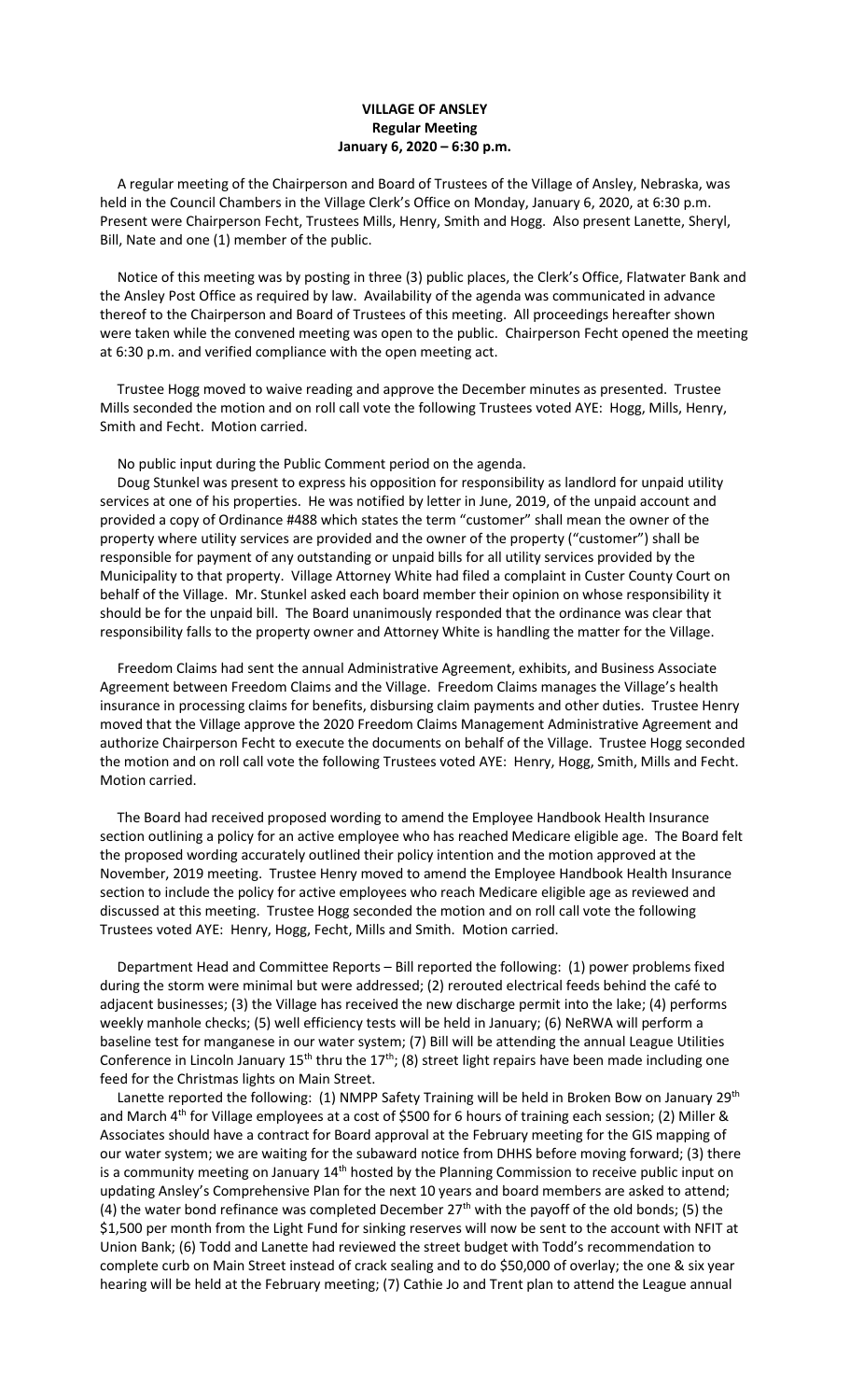conference in February and Lanette will attend part of Monday and Tuesday for the LARM member and Board meetings.

 Board of Health members reported that there are inoperable vehicles on the property at 721 Douglas Street. The owners have been notified on more than one occasion that the vehicles need to be moved as they are unsightly and a violation. In spite of promises no action has been taken. Excessive used materials are being piled on the property at 626 Nile Street and nuisance conditions also exist there. The Board felt citations should be issued for these violations since the conditions persist with no resolutions. The Clerk is to contact Officer Denney for his availability to handle serving the violations and to see if he is agreeable to the hourly wage as agreed when he was retained.

 Sheryl Vincent informed the Board that she is resigning her position with the Village. She will start at B-D on January 13<sup>th</sup>. Sheryl said she would be willing to help with mowing and cleaning at the Park this spring and summer as her schedule allows and if the Board would want her to. She has enjoyed the work but needs more stability with hours and benefits. The Board thanked Sheryl for her service and hard work and expressed their understanding that she needs to do what is best for her.

 Trustee Henry moved to approve the claims and Trustee Smith seconded the motion. On roll call vote the following Trustees voted AYE: Henry, Smith, Hogg, Mills and Fecht. Motion carried.

| <b>GENERAL FUND</b>         |           |                                 |           |
|-----------------------------|-----------|---------------------------------|-----------|
| All Star Auto-rep           | 487.24    | American Electric-sup           | 266.78    |
| Ansley Lmbr & Sup-sup       | 253.50    | Barco Mun Prod-sup              | 474.50    |
| BlueTarp-eq                 | 600.62    | George Bundy-ref                | 50.00     |
| Capital Bus-ser             | 98.35     | Central NE Bobcat-oil           | 70.15     |
| <b>Custer Co Chief-fees</b> | 47.63     | <b>Custer Federal-inv</b>       | 8,920.00  |
| Custer's Last Stop-fuel     | 460.32    | DOE-en                          | 767.22    |
| Lanette Doane-trvl          | 40.02     | Dutton-Lainson-met              | 1,639.71  |
| Eakes-sup                   | 43.51     | <b>Elliott Equip-pts</b>        | 211.24    |
| <b>IIMC-dues</b>            | 195.00    | LASWA-fees                      | 598.20    |
| <b>Matt Parrott-forms</b>   | 84.69     | MARC-sup                        | 2,240.82  |
| <b>Municipal Supply-sup</b> | 85.20     | NCTC-ph                         | 536.48    |
| NE Dept Rev-tx              | 4,482.47  | NE Public Health Lab-test       | 15.00     |
| One Call-fees               | 6.14      | Orscheln-oil                    | 140.95    |
| Petty Cash-ref/sup          | 225.22    | School-lic                      | 20.00     |
| UBT-inv                     | 1,500.00  | Village-util                    | 2,464.53  |
| WESCO-sup                   | 264.59    | <b>Yanez Service-fuel</b>       | 123.60    |
| Freedom Claims-ins          | 433.66    | League NE Mun-conf              | 1,036.00  |
| UNO-conf                    | 223.00    | USPS-sup                        | 665.55    |
| <b>Black Hills-util</b>     | 1,734.00  | <b>Cornhusker Marriott-conf</b> | 319.86    |
| Hireright-fees              | 250.00    | Bill Moser-conf/cell            | 300.77    |
| MEAN-en                     | 31,399.07 | UHC-ins                         | 2,407.92  |
| <b>AFLAC-ins</b>            | 60.45     | Payroll-sal                     | 14,543.28 |
| Lanette Doane-cell          | 25.00     | <b>Federal Tax Dep-tx</b>       | 4,338.18  |
| <b>Todd Grant-cell</b>      | 25.00     | Invesco-ret                     | 1,448.00  |
| Nate Slagle-cell            | 25.00     |                                 |           |

 There being no further business to come before the Board Trustee Hogg moved to adjourn and Trustee Mills seconded the motion. On roll call vote the following Trustees voted AYE: Hogg, Mills, Henry, Smith and Fecht. Motion carried and meeting adjourned at 8:10 p.m.

ATTEST: \_\_\_\_\_\_\_\_\_\_\_\_\_\_\_\_\_\_\_\_\_\_\_\_\_\_\_\_\_\_\_\_\_\_\_\_\_\_

Trenton J. Fecht, Chairperson

Lanette C. Doane, CMC

\_\_\_\_\_\_\_\_\_\_\_\_\_\_\_\_\_\_\_\_\_\_\_\_\_\_\_\_\_\_\_\_\_\_\_\_\_\_\_

(Seal)

 I, the undersigned Clerk, hereby certify that the foregoing is a true and correct copy of proceedings had and done by the Chairperson and Board of Trustees; that all of the subjects included in the foregoing proceedings were contained in the agenda for the meeting, kept continuously current and available for public inspection at the office of the Clerk; that such subjects were contained in said agenda for at least twenty-four hours prior to said meeting; that at least one copy of all reproducible